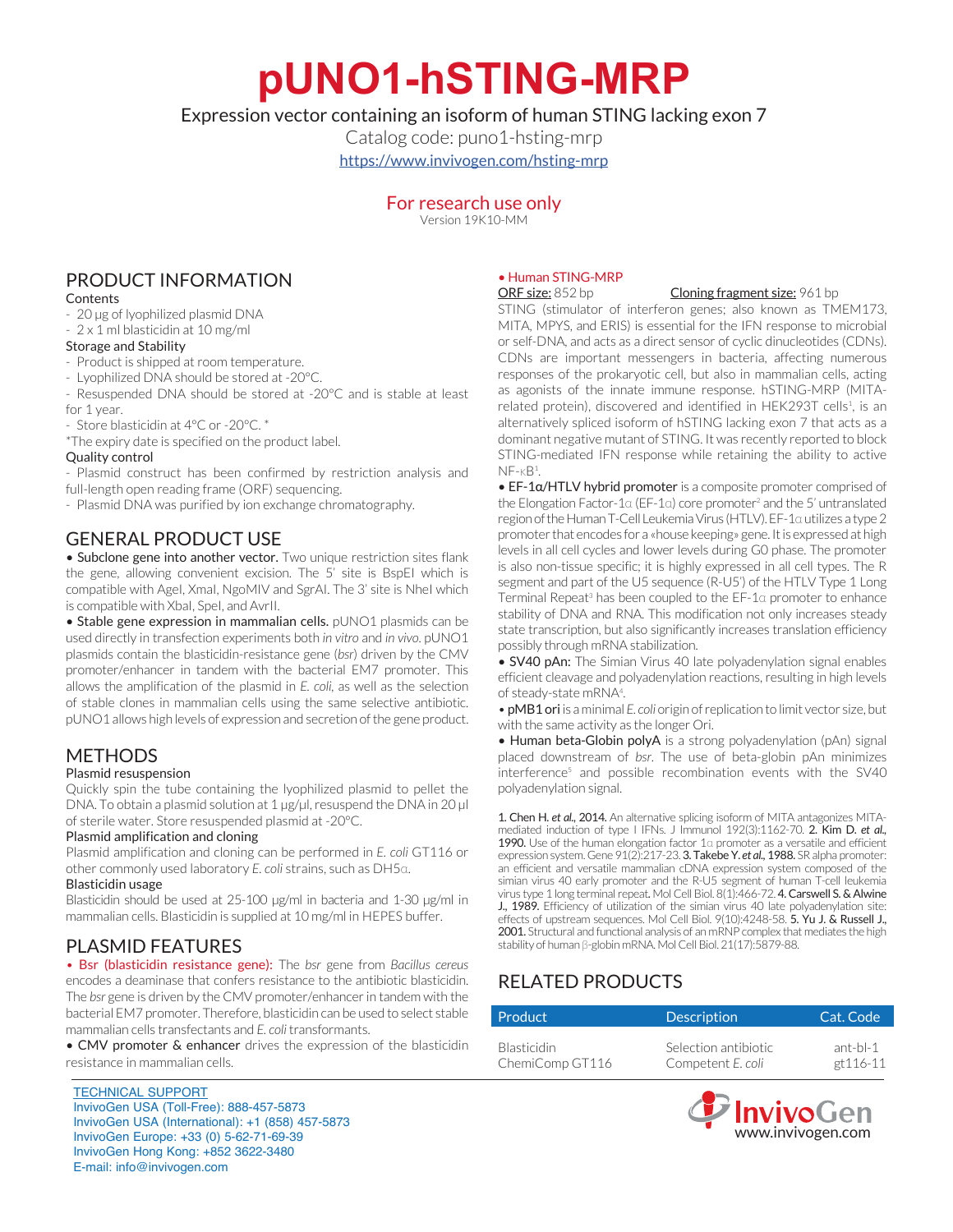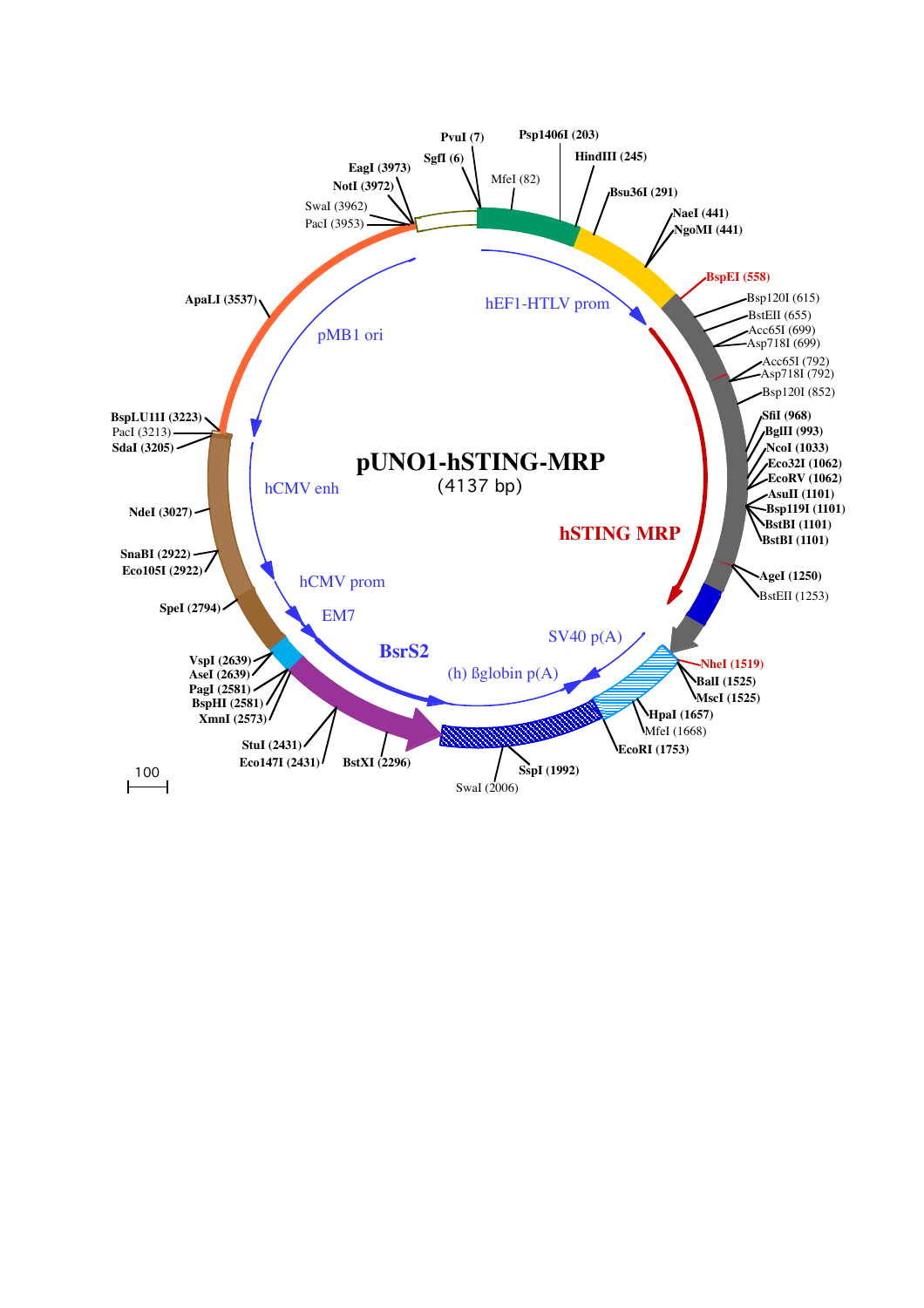|                  | PvuI $(7)$<br>SgfI $(6)$<br>MfeI $(82)$<br>1 GGATCTGCGATCGCTCCGGTGCCCGTCAGTGGGCAGAGCGCACATCGCCCACAGTCCCCGAGAAGTTGGGGGGAGGGGTCGGCAATTGAACGGGTGCCTA                                                                                                                                                                                                                                                  |  |
|------------------|----------------------------------------------------------------------------------------------------------------------------------------------------------------------------------------------------------------------------------------------------------------------------------------------------------------------------------------------------------------------------------------------------|--|
| 101              | GAGAAGGTGGCGCGGGGTAAACTGGGAAAGTGATGTCGTGTACTGGCTCCGCCTTTTTCCCGAGGGTGGGGGAGAACCGTATATAAGTGCAGTAGTCGCC                                                                                                                                                                                                                                                                                               |  |
| 201              | Psp1406I (203)<br>$HindIII$ (245)<br><b>Bsu36I</b> (291)                                                                                                                                                                                                                                                                                                                                           |  |
| 301              | GCCATCCACGCCGGTTGAGTCGCGTTCTGCCGCCTCCCGCCTGTGGTGCCTCCCTGAACTGCGTCCGCCGTCTAGGTAAGTTTAAAGCTCAGGTCGAGACC                                                                                                                                                                                                                                                                                              |  |
|                  | <b>NgoMI</b> (441)                                                                                                                                                                                                                                                                                                                                                                                 |  |
| 401              | <b>NaeI</b> (441)                                                                                                                                                                                                                                                                                                                                                                                  |  |
| 501              | <b>BspEI</b> (558)<br>1 M P H S S L H P S I P                                                                                                                                                                                                                                                                                                                                                      |  |
|                  | Asp718I (699)<br>Bsp120I (615)<br><b>BstEII</b> (655)<br>Acc65I(699)                                                                                                                                                                                                                                                                                                                               |  |
|                  | 12 <sup>6</sup> C P R G H G A O K A A L V L L S A C L V T L W G L G E P P E H T L R                                                                                                                                                                                                                                                                                                                |  |
|                  | Asp718I (792)<br>Acc65I (792)                                                                                                                                                                                                                                                                                                                                                                      |  |
| 45▶              | 701 GTACCTGGTCCTCCACCTAGCCTCCCTGCAGCTGGGACTGCTGTTAAACGGGGTCTGCAGCCTGGCTGAGGAGCTGCCACATCCACTCCAGGTACCGG<br>Y L V L H L A S L O L G L L L N G V C S L A E E L R H I H S R Y R<br>Bsp120I (852)                                                                                                                                                                                                       |  |
|                  | 79 CSYWRT V R A C L G C P L R R G A L L L L S<br>I Y F Y Y S L P N                                                                                                                                                                                                                                                                                                                                 |  |
|                  | <b>SfiI</b> (968)<br><b>BgIII</b> (993)<br>901  CGGTCGGCCCGCCCTTCACTTGGATGCTTGCCCTCCTGGGCCTCTCGCAGGCACTGAACATCCTCCTGGGCCTCAAGGGCCTGGCCCCAGCTGAGATCTC<br>$\overline{\phantom{a}}$ is                                                                                                                                                                                                                |  |
|                  | 112DA V G P P F T W M L A L L G L S Q A L N I L L G L K G L A P A E<br>EcoRV (1062)                                                                                                                                                                                                                                                                                                                |  |
| 145              | <b>NcoI</b> (1033)<br>Eco32I (1062)<br>1001 TGCAGTGTGTGAAAAAGGGAATTTCAACGTGGCCCATGGGCTGGCATGGTCATATTACATCGGATATCTGCGGCTGATCCTGCCAGAGCTCCAGGCCCGG<br>A V C E K G N F N V A H G L A W S Y Y I G Y L R L I L P E L O A R<br><b>BstBI</b> (1101)                                                                                                                                                       |  |
|                  | <b>BstBI</b> (1101)<br><b>Bsp119I</b> (1101)<br><b>AsuII</b> (1101)                                                                                                                                                                                                                                                                                                                                |  |
| 179              | 1101 ATTCGAACTTACAATCAGCATTACAACAACCTGCTACGGGGTGCAGTGAGCCAGCGGCTGTATATTCTCCTCCCATTGGACTGTGGGGTGCCTGATAACC<br>IRTYNQHYNNLLRGAVSQRLYILLPLDCGVPDN<br><b>BstEII</b> (1253)                                                                                                                                                                                                                             |  |
|                  | AgeI (1250)<br>1201 TGAGTATGGCTGACCCCAACATTCGCTTCCTGGATAAACTGCCCCAGCAGACCGGTGACC <u>G</u> TGCTGGCATCAAGGATCGGGTTTACAGCAACAGCATCTA<br>212 L S M A D P N I R F L D K L P Q Q T G D R A G I K D R V Y S N S I Y<br>1301 TGAGCTTCTGGAGAACGGGCAGCGGAACCTGCAGATGACAGCAGCTTCTCGCTGTCCCAGGAGGTTCTCCGGCACCTGCGGCAGGAGGAAAAGGAAGAGG<br>245 E L L E N G Q R N L Q M T A A S R C P R R F S G T C G R R K R K R |  |
|                  | 279 L L W A A •<br><b>MscI</b> (1525)                                                                                                                                                                                                                                                                                                                                                              |  |
|                  | <b>Ball</b> (1525)<br><b>NheI</b> (1519)                                                                                                                                                                                                                                                                                                                                                           |  |
|                  | 1501   CCGCACGGATTTCTCTTGAGCTAGCTGGCCAGACATGATAAGATACATTGATGAGTTTGGACAAACCACAACTAGAATGCAGTGAAAAAAATGCTTTATT                                                                                                                                                                                                                                                                                        |  |
| 1601             | <b>HpaI</b> (1657) MfeI (1668)                                                                                                                                                                                                                                                                                                                                                                     |  |
| 1701             | EcoRI (1753)<br>GGGAGGTGTGGGAGGTTTTTTTAAAGCAAGTAAAACCTCTACAAATGTGGTATGGAATTCTAAAATACAGCATAGCAAAACTTTAACCTCCAAATCAAGCC                                                                                                                                                                                                                                                                              |  |
| 1801             | TCTACTTGAATCCTTTTCTGAGGGATGAATAAGGCATAGGCATCAGGGGCTGTTGCCAATGTGCATTAGCTGTTTGCAGCCTCACCTTCTTTCATGGAGT                                                                                                                                                                                                                                                                                               |  |
|                  | SspI (1992)<br>1901 TTAAGATATAGTGTATTTTCCCAAGGTTTGAACTAGCTCTTCATTTCTTTATGTTTTAAATGCACTGACCTCCCACATTCCCTTTTTAGTAAAATATTCA                                                                                                                                                                                                                                                                           |  |
| 2001             | SwaI (2006)<br>GAAATAATTTAAATACATCATTGCAATGAAAATAAATGTTTTTTATTAGGCAGAATCCAGATGCTCAAGGCCCTTCATAATATCCCCCAGTTTAGTAGTT                                                                                                                                                                                                                                                                                |  |
|                  | 2101 GGACTTAGGGAACAAAGGAACCTTTAATAGAAATTGGACAGCAAGAAAGCGAGCTTCTAGCTTTAGTTCCTGGTGTACTTGAGGGGGATGAGTTCCTCAA<br><del>141</del> 4 •<br>N R T Y K L P I L E E I                                                                                                                                                                                                                                         |  |
|                  | <b>BstXI</b> (2296)<br>2201 TGGTGGTTTTGACCAGCTTGCCATTCATCTCAATGAGCACAAAGCAGTCAGGAGCATAGTCAGAGATGAGCTCTCTGCACATGCCACAGGGGCTGACCAC                                                                                                                                                                                                                                                                   |  |
| 128 <sup>4</sup> | T T K V L K G N M E I L V F C D P A Y D S I L E R C M G C P S V V<br>2301 CCTGATGGATCTGTCCACCTCATCAGAGTAGGGGTGCCTGACAGCCACAATGGTGTCAAAGTCCTTCTGCCCGTTGCTCACAGCAGACCCAATGGCAATG<br>954 R I S R D V E D S Y P H R V A V I T D F D K Q G N S V A S G I A I                                                                                                                                            |  |
|                  | StuI (2431)<br>Eco147I (2431)                                                                                                                                                                                                                                                                                                                                                                      |  |
|                  | 2401 GCTTCAGCACAGACAGTGACCCTGCCAATGTAGGCCTCAATGTGGACAGCAGAGATGATCTCCCCAGTCTTGGTCCTGATGGCCCCCCGACATGGTGCT<br>614A E A C V T V R G I Y A E I H V A S I I E G T K T R I A A G V H H K                                                                                                                                                                                                                 |  |